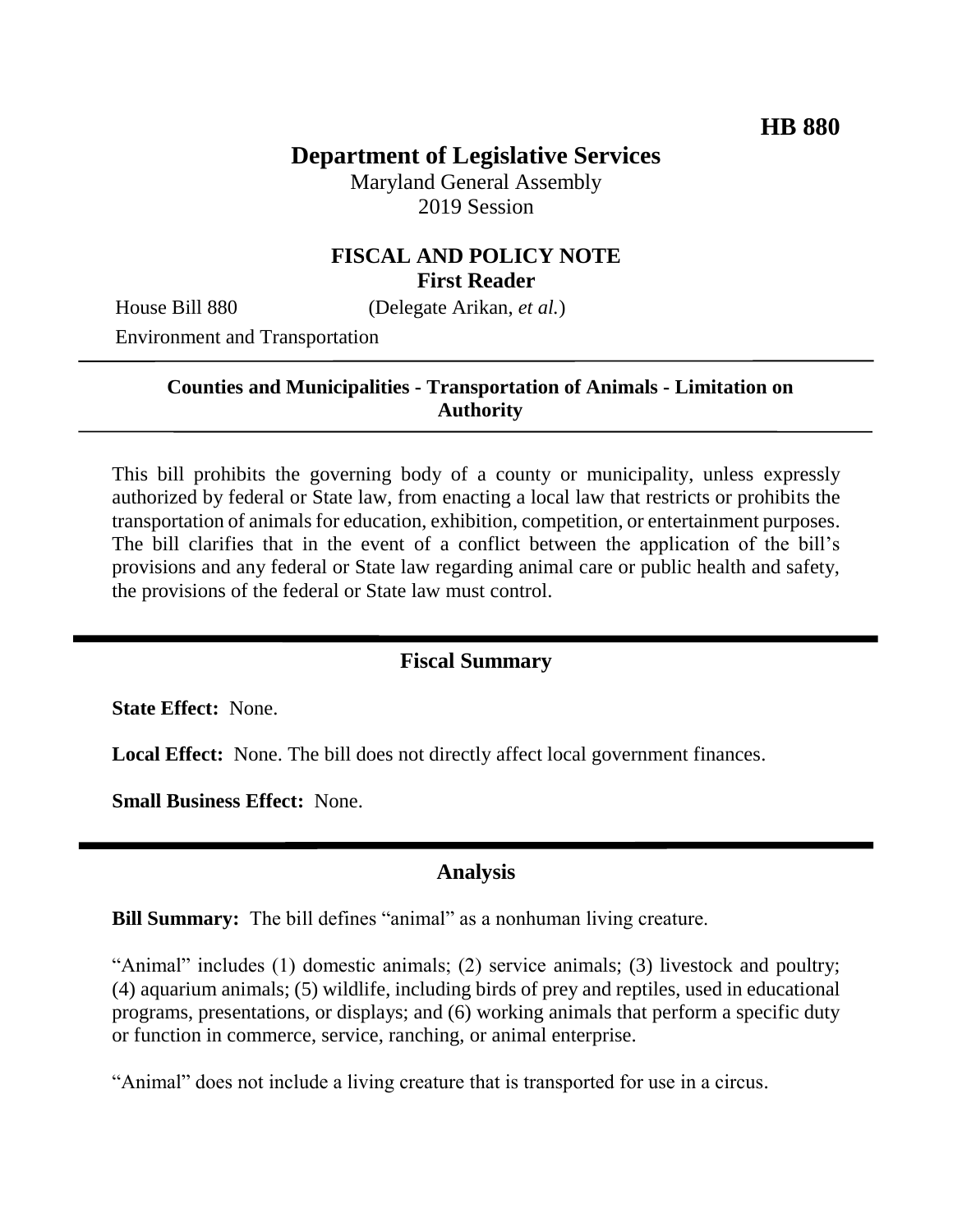### **Current Law:**

#### *Twenty-eight Hour Law*

Title 49, Chapter 805 of the United States Code provides that animals cannot be transported across state lines for more than 28 consecutive hours by a rail carrier, express carrier, or common carrier (except by air or water) without being unloaded for at least 5 consecutive hours for feeding, water, and rest.

The law includes provisions authorizing the confinement of animals for additional hours in certain instances. Sheep may be confined for an additional 8 hours without being unloaded if the confinement ends at night. Animals may be confined for more than 28 hours in cases when the animals cannot be unloaded due to accidental or unavoidable causes that could not have been anticipated or avoided when being careful. Furthermore, animals may be confined for 36 consecutive hours when the owner or person having custody of the animals being transported requests, in writing and separate from a bill of lading or other rail form, that the 28-hour period be extended to 36 hours. Time spent in loading and unloading animals is not included as part of a period of confinement.

The law does not apply when animals are transported in a vehicle or vessel in which the animals have food, water, space, and an opportunity to rest.

Violation of the law incurs a civil penalty of at least \$100 but not more than \$500 for each violation.

#### *Animal Welfare Act*

The federal Animal Welfare Act (AWA) of 1966 regulates the humane care and treatment of certain animals that are bred for commercial sale, exhibited to the public, used in research, or transported commercially.

AWA contains provisions that regulate travel housing standards, the enclosures used to transport animals, and the care of animals in transit.

Animals covered under AWA include (1) dogs and cats; (2) guinea pigs and hamsters; (3) rabbits; (4) nonhuman primates; (5) marine mammals; and (6) other warm-blooded animals. Those excluded from the law include (1) birds, rats, and mice bred for research; (2) horses not used for research purposes; and (3) other specified farm animals.

The U.S. Department of Agriculture is responsible for enforcing AWA.